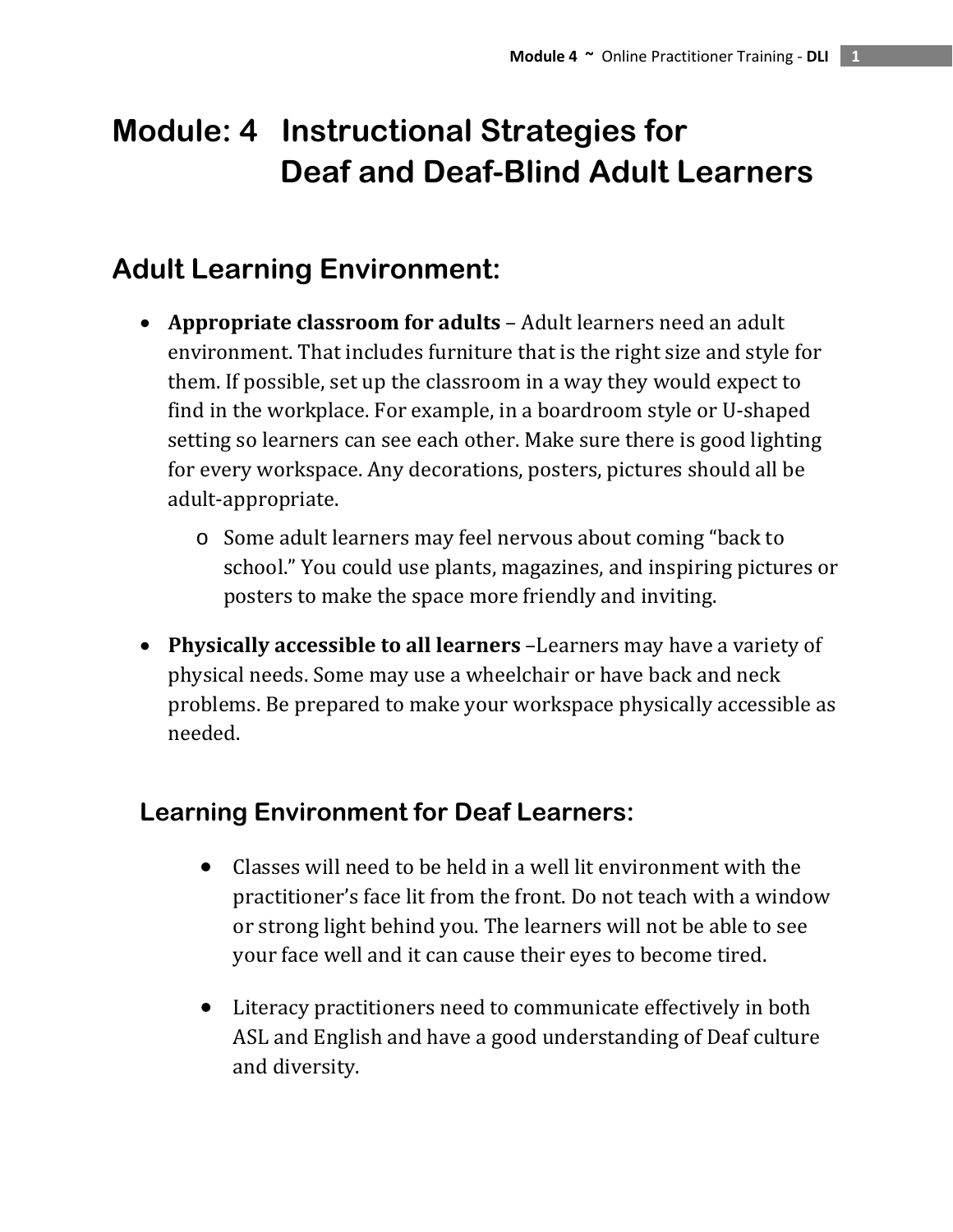- Use demonstrations and examples when teaching. They usually work better than telling or explaining.
- Use visual activities: pictures or photos, overheads, flipcharts, whiteboards, computers and so on.
- Deaf people rely on their eyes for communication and for learning new information. Watch for signs of eye fatigue or visual problems (blinking, rubbing eyes, squinting, or headache).

#### **Learning Environment for Deaf-Blind Learners:**

- Work in a well lit environment, without glare on materials and computer screens.
- Avoid "visual" noise, such as bright posters or clothes, and moving objects such as fans or curtains. Also avoid auditory background noise.
- Literacy practitioners need to communicate effectively in ASL and English as well as other communication methods used by the Deaf‐Blind learners, including: printed, brailled, fingerspelled hand-over-hand and so on. Practitioners need to have a strong understanding of the diverse and unique needs of Deaf‐Blind learners.
- Use comfortable seating with extra space to adjust for various communication methods.
- Make sure other areas used by the Deaf-Blind learner are well lit and uncluttered (washrooms, stairs, halls).
- Avoid glare, shadows or direct light on the learner's eyes. Do not teach with a window or strong light behind you.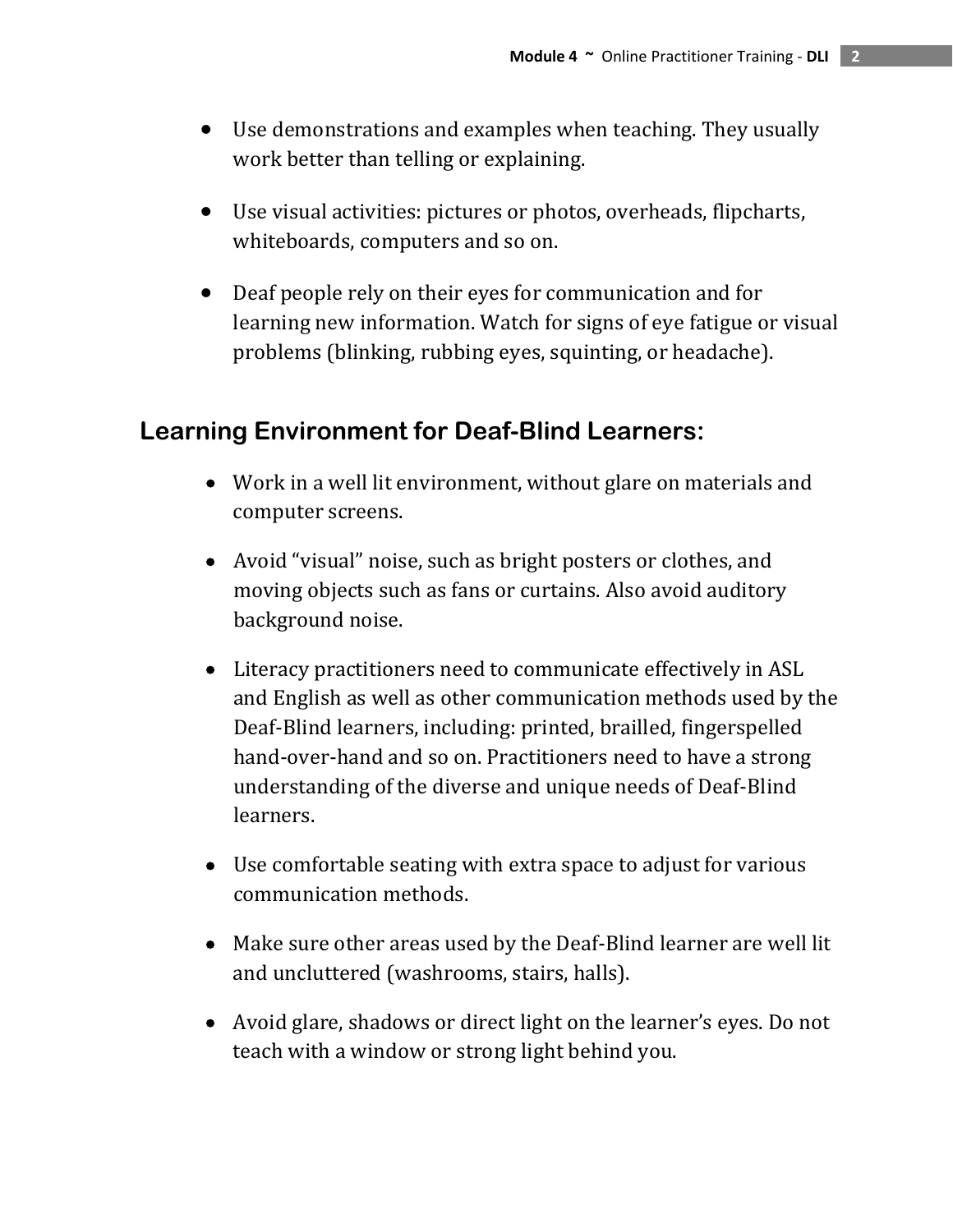## **Valuing Diversity**

#### **Deaf and DeafBlind Learners:**

#### **Background**

Deaf and Deaf‐Blind learners come from diverse backgrounds. Some learners may have had negative or hurtful experiences at school; self‐esteem may have been damaged. You may also find that some learners have been promoted through the grades without actually passing. You are likely to find gaps in life experiences and language skills. Other learners may have been mainstreamed into hearing schools. This too may have had a negative impact on the learner due to social isolation and limited accessibility.

 **Note:** Whatever the learner's background, it is important for the practitioner to **create a positive learning environment.** Make special efforts in the first few weeks to help the learner get used to the adult learning environment. Take time, if needed, to discuss how the literacy program is not like the schools they attended in the past. Help them set reachable goals so they experience success.

Hearing people take in so much information just by listening to the TV or the radio. They can overhear conversations, go to the movies, and easily share information over the phone. This "incidental learning" just happens as the brain continually processes information it hears.

Deaf and Deaf‐Blind people, especially those in literacy programs, often have large gaps in their world knowledge and learning experience. They share information and skills with each other using American Sign Language or tactile communication. But world information is still limited because it is not always made accessible to the Deaf and Deaf‐Blind.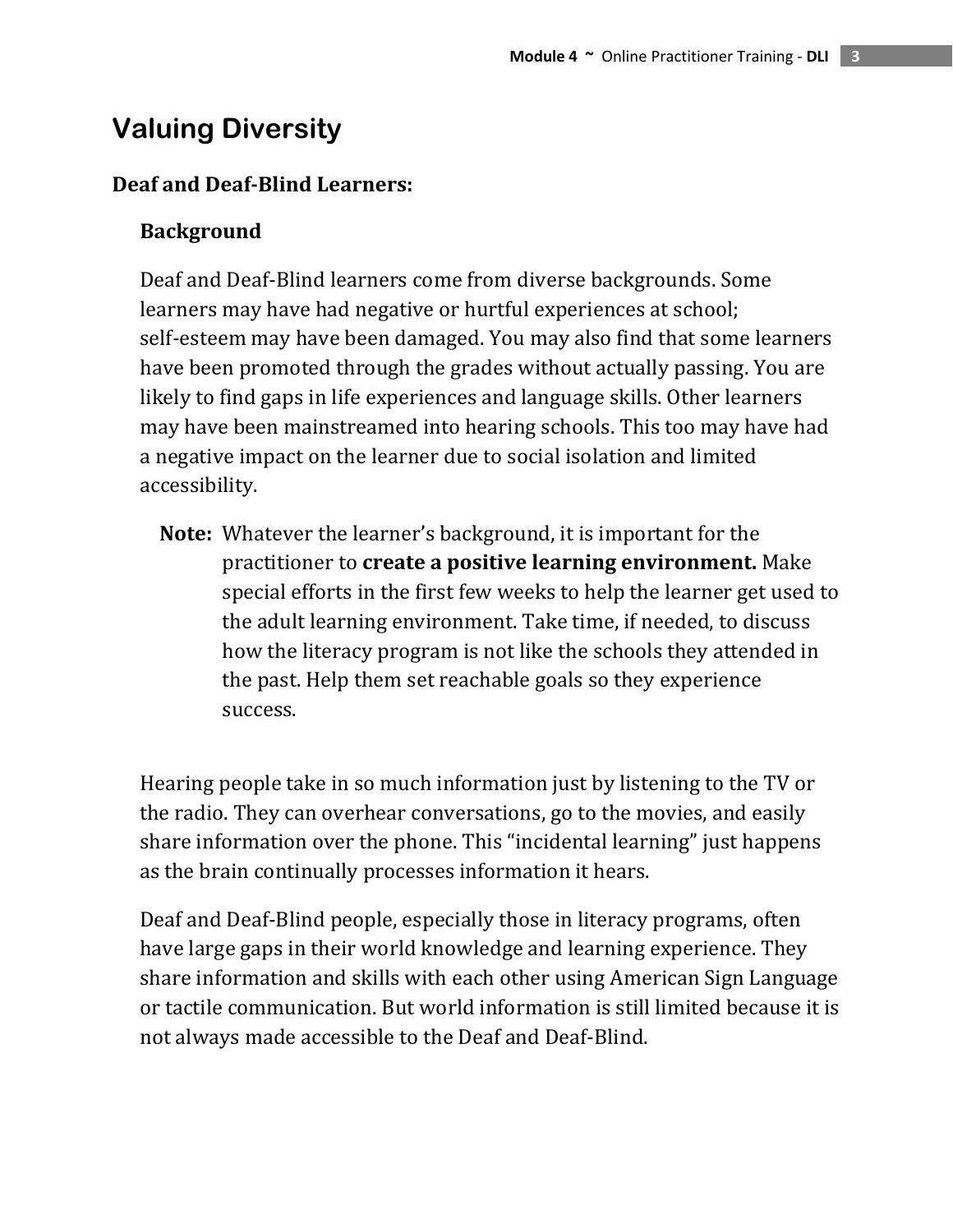## **Learning Styles**

Our Learning Style is the way we learn and process new information. There are three main learning styles in the Deaf and Deaf‐Blind literacy field:

- visual picture learning (learning by seeing pictures, graphs, diagrams)
- visual language learning (learning by having someone explain to them)
- kinesthetic or tactile learning (learning by doing, or touching)

Most people use 2 or 3 of these styles to some degree, but tend use one style more than the others. This is their **preferred learning style**.

### 1 **Visual Picture Learners**

**VPL = Visual Picture Learner** (let me see, show me pictures) People who are visual picture learners learn best by seeing information. They tend to think in pictures and create clear images in their mind to remember information. These are some characteristics of many individuals with strong visual skills:

- 1. Visual picture learners remember information best if it is presented with visual aids – pictures, charts, videos.
- 2. Visual picture learners can make "movies in their minds" of information they are reading. Their movies are often clear and detailed.
- 3. Visual picture learners watch the body language of other people to help them understand (facial expressions, eyes, body language, etc.)

## @ **Visual Language Learners**

#### **VLL = Visual Language Learner** (explain it to me in ASL)

Visual language learners learn best by having someone explain information. They can usually remember information best when it is explained to them in ASL (or their preferred language). They like to know all the facts. Here are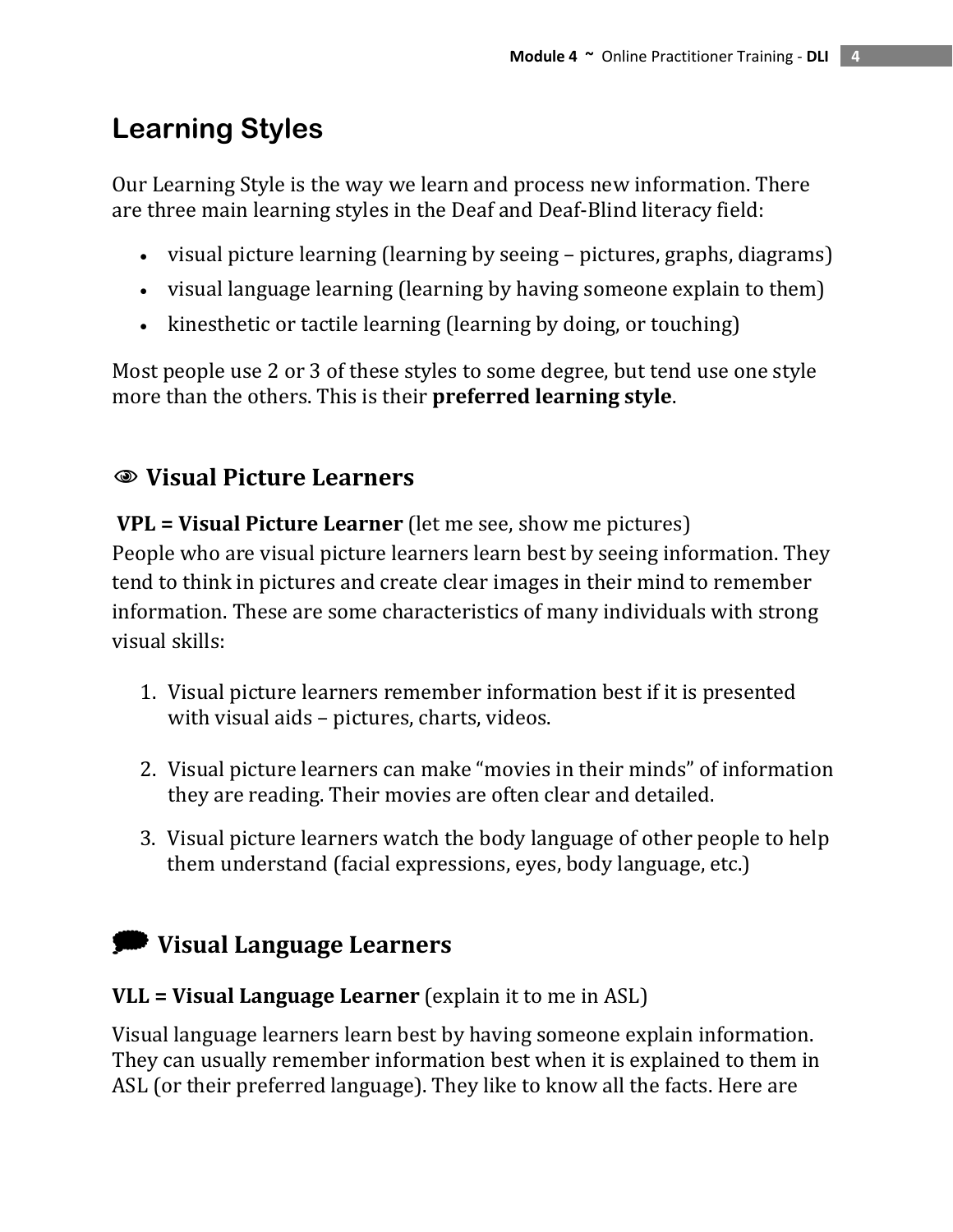some characteristics of individuals with strong visual language processing skills:

- 1. Visual language learners are very good at remembering details of information they are told in ASL during conversations or lectures.
- 2. Visual language learners have strong language skills in ASL and usually have strong expressive communication skills. They have interesting conversations and can express their ideas clearly.
- 3. Visual language learners are able to read meaning from body language, facial grammar and ASL sign intensity.

### , **Tactile or Kinesthetic learners**

#### **KL = Kinesthetic Learner** (show me, then let me do it)

Tactile or Kinesthetic learners learn best by doing, moving their bodies, and using their muscles while they learn. They are the "hands‐on learners" or the "doers." They focus better and learn more when movement is involved. Here are some characteristics of tactile or kinesthetic learners.

- 1. Tactile or kinesthetic learners often wiggle or rock back and forth, tap their feet, or "bounce" their legs when they sit.
- 2. Tactile or kinesthetic learners work well with their hands. They may be good at repair work, sculpting, art, or working with tools.
- 3. Tactile or kinesthetic learners may find it hard to sit still for too long. They may become distracted and feel the need to move around.

#### **Preferred Learning Styles (sample lesson)**

We know people learn in different ways. Most people have one preferred way for how they process new information, the style that works best for them.

Here is a sample lesson showing how you can include all three learning styles when you teach: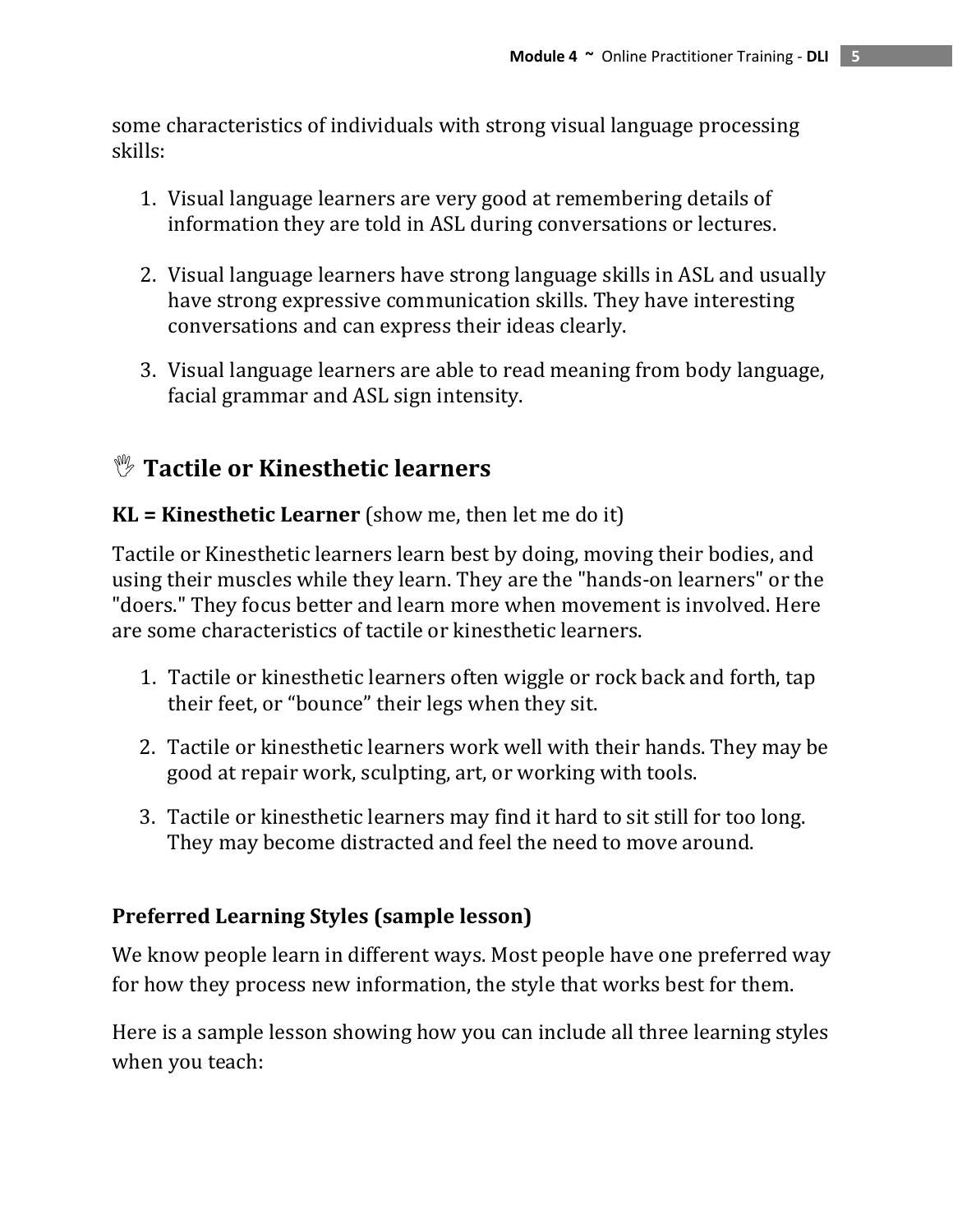#### **Getting Ready to Work** (sample lesson)

The practitioner begins by signing a story **(VLL)** about a worker who poured a strong chemical on part of an engine to remove grease. The worker got burned very badly because the chemical was too strong. The instructions said the chemical should have mixed with water first to dilute it.

The practitioner acts out the story about what happened to the worker **(KL)**. She also uses ASL with lots of facial expression **(VPL)**, sign intensity **(VLL)** and eye contact with the learners **(VPL** and **KL)**.

She stops suddenly **(KL)** and asks a few quick questions **(VLL).** She moves to a new place in the room with each question **(KL** and **VPL)** and makes eye contact with each learner as they answer.

- **1.** Why do you think this worker got burned?
- What did the worker do wrong? **2.**
- **3.** Why do you think the person didn't read the instructions?

The instructor "listens" to the ideas from the class, e.g.

**3. Why do you think the person didn't read the instructions?**

- $\equiv$  He didn't know there were any instructions.
- $-$  He couldn't read them.
- ⎯ He didn't bother to check.
- $\overline{\phantom{a}}$ He didn't know they were important.
- $\equiv$  He didn't realize what the instructions were for.
- $\equiv$  He couldn't understand the instructions.

After each answer, the practitioner writes a few key words from the learner's ideas on the whiteboard **(VPL)** and repeats them in ASL **(VLL).** Because information gets repeated in this way, the practitioner can keep the pace moving quickly. **(KL)**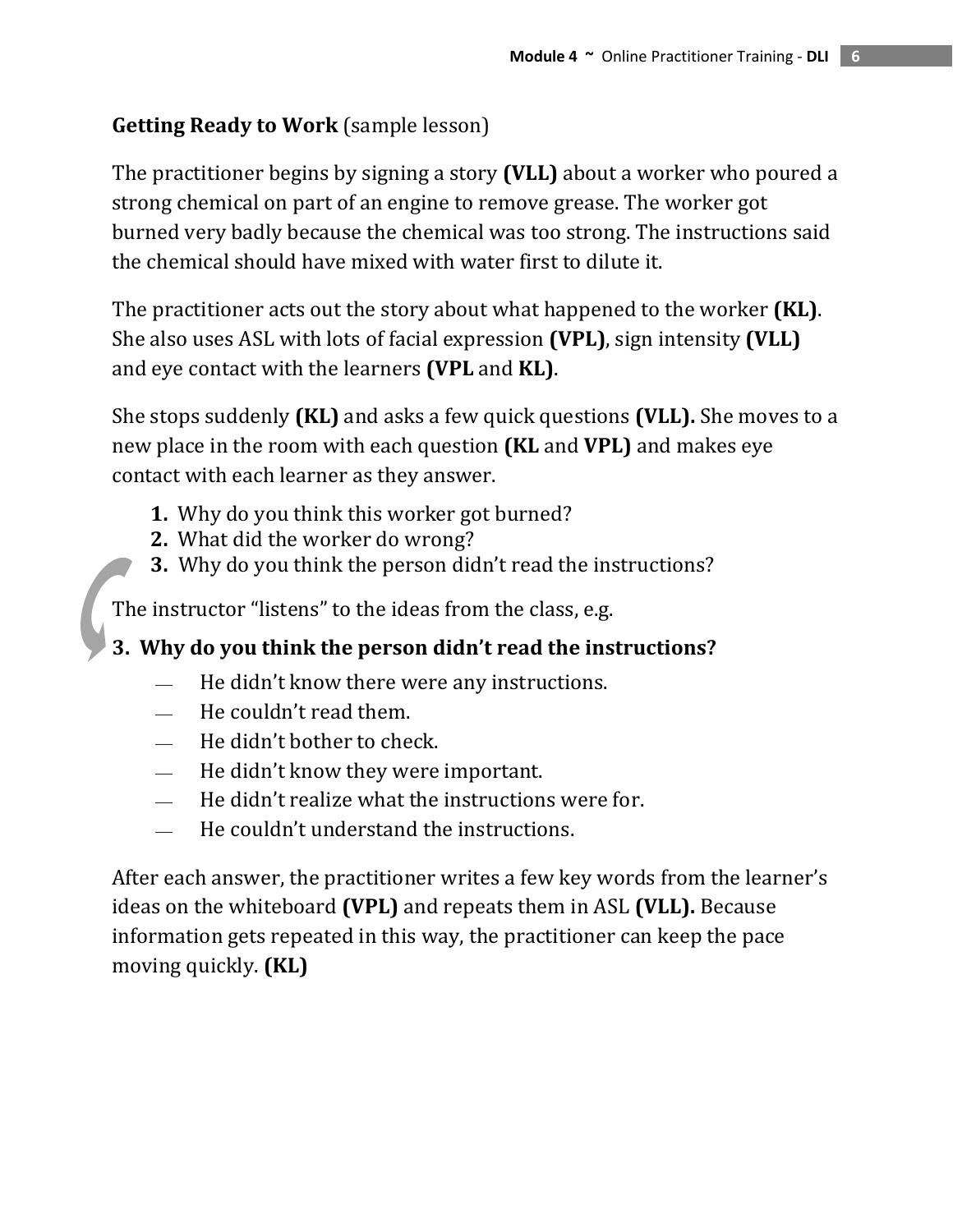#### **A Few Words about Learning Disabilities**

It is estimated that up to 60% of learners in LBS classes may have a learning disability. A person with a learning disability doesn't get over it; he doesn't get better; there is no cure.

A learning disability affects more than learning to read, write, and do math. It affects that person's life from the minute he wakes up in the morning until he goes to bed at night. It affects everything related to receiving and processing information.

For these learners, identifying and working with their preferred learning style is not just helpful – it is necessary. Practitioners will need to identify their learning styles and develop training resources to match the learner's needs.

#### **Find more information about Learning Disabilities in Module 2.**

## **Teaching Methods:**

A literacy practitioner's job can be a challenge. There are very few resources available for teaching adult Deaf and Deaf‐Blind learners. It is generally up to the practitioner to select, adapt or create learning materials. With learners at a variety of levels and learning styles, this is not an easy task. That is why it is so important to develop a good working relationship with the learner.

The learner often has the best knowledge and understanding of their abilities and needs. Be sure to match their preferred communication style and provide adaptive technologies when it is needed. Get to know their strengths and learning styles. Teach to those strengths so they experience success and see progress. Try to connect new information with something the learner already knows.

The curriculum you use should always be related to the learner's goals. Take the time to explain how each learning activity will help the learner achieve their goals. Keep lesson plans interesting but not too challenging. Some learners may need extra time to process new information. Be available to give additional help if it is needed.